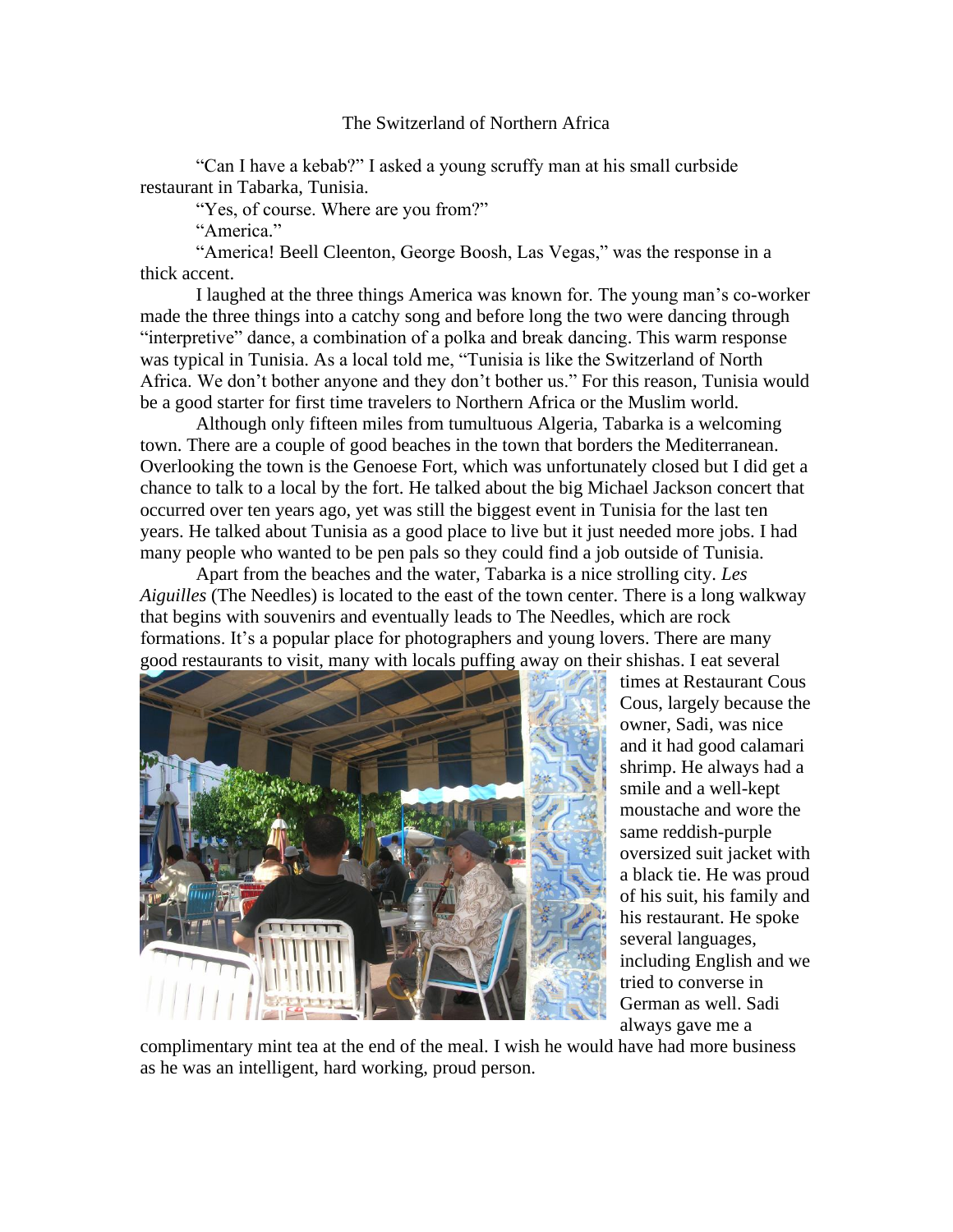A day trip from Tabarka leads to the hills of Ain Draham. The town itself has a couple places to eat and get water before hiking, but offers little more. Behind the Hotel Nour el-Ain, was a small trail that led through a forested area. There are a lot of big trees but the only animals I saw were goats that a couple herders were walking through the forests. We tried to converse but in the end I gave him some of my water and he gave me some of his food and I moved on towards the city. On the outskirts of town there were many unfinished houses and further from the city, were the big buildings that the French owned. Besides used for trekking, this area is known for wild boar hunts and has a nearby military base.

Moving further inland is Le Kef, a hilly town with a couple of attractions. It is notable to see how flat the surrounding countryside is in relation to Le Kef. The effect is intensified when standing atop the Kasbah. It's a bit difficult to get in; I snuck in with a Frenchman who was doing some UN academic development work and had arranged a guided tour. He helped translate into English which he knew well as his wife was an English teacher. We saw the gardens, prisons and walked on an unsteady bridge while inside the Kasbah. Nearby there were a couple good mosques including the Great Mosque. The Museum of Art had a fantastic look at nomadic life, Muslim art and had a welcoming staff. They gave a detailed explanation of the differences between Sunni and Shi'ah Muslims as well as explaining traditions associated with local Berber people and the importance of the barber shop. There were some descent ancient Roman ruins, including baths and cisterns, and the Independence Square that had wild weeds and a lot of trash.

Less touristy Le Kef is a good place to audition some aspects of traditional Muslim life. Included is a hot shave which I was coaxed into by a young man, Makram, whose shop was next to my hotel. It felt great. What didn't feel great was being in the city for a sand storm, whipped up by thunderstorms. Fortunately, I was in the city and the buildings knocked down much of the sand that can literally blind people. I escaped into a restaurant and had some seafood and *tastira,* fried tomatoes and eggs, seasoned with caraway seeds, accompanied the national dish cous cous, a granule. Also sampled was a Tunis Salad which consists of basil, tomatoes, cucumber, onions, drenched with olive oil and topped with tuna with lettuce and olives on the side. There is a liberal amount of

French bread served with meals.

Highway 5 between Le Kef and Tunis passes by the small town of Tebersouk which is the gateway to the Roman ruins of Dougga. I was in Tebersouk on market day which made the otherwise quite city crowded. The bus station stored my backpack and I had to bargain hard to get a taxi to the ruins as there is no public transport. My taxi driver was a joker; when he

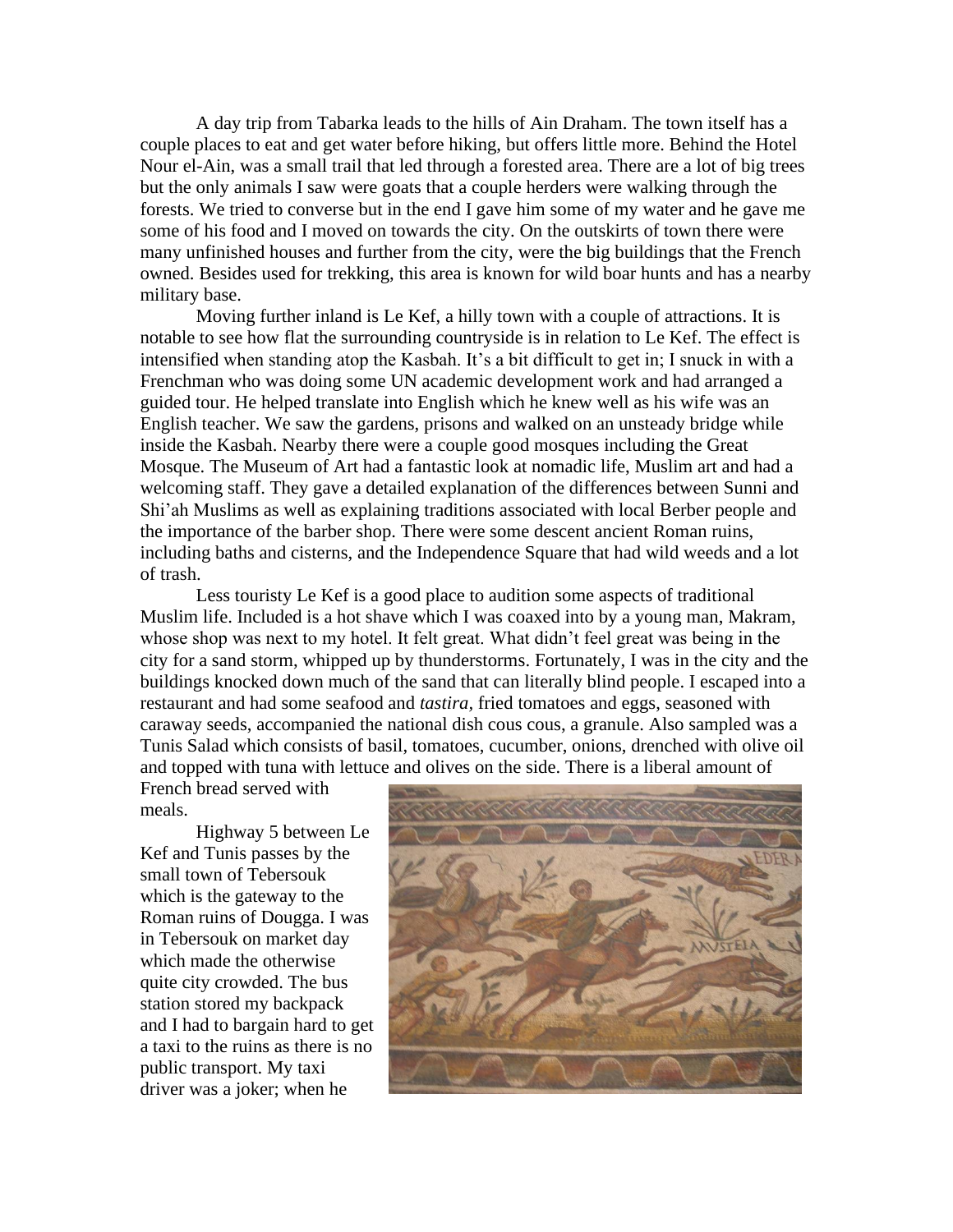asked me where I was from and I responded with America, he tried to push me out the car (he was kidding). The ruins themselves are quite complete and many of the temples do not require imagination to see how they looked. Temples are dedicated to Mercury, Pluto and Saturn. The theater is also in good shape and entertained over 3000 people. There are baths and cisterns to see as well.

The capital of Tunisia, Tunis, has numerous places to visit within her medina but also throughout the city. The medina has a large souq and old buildings, including the Mosque of Youssef Dey, an interesting green-tiled mosque. The medina is a real labyrinth so a map would be helpful but most local will help with directions. Heading to the east is the Independence Place and the gateway to the modern city via Habib Bourguiba Avenue. There is several pleasant Paris-like cafés and less pleasant bars that admit only men, except for female bartenders, and are very smoky. Fresh air and numerous ancient mosaics can be found at the Bardo Museum. Most of the exhibits harkens back to ancient Rome and include numerous intricate mosaics of famous Romans.



The easily accessible suburbs of Tunisia include Sidi Bou Said. The suburb is a beautiful place to visit due to the traditional Berber white and light blue design on most houses highlighted by geraniums. The family house of Dar el-Annabi has a beautiful picturesque prayer room and dining area. Another old house, Dar Ennejma Ezzahra, has intricate marble work, fountains from Italy and extensive artwork. The city also overlooks the Mediterranean Sea and has a descent beach here as well as in La

Goulette, located on the Gulf of Tunis.

The other main suburb is the historically important city of Carthage. In the Punic Wars, the Romans defeated and destroyed the Carthaginians, even salting the earth after the Third Punic War. But Carthage was rebuilt under Julius Caesar and once again became an important city. Today, the city is considered the most affluent suburb of

Tunis. The swanky Presidential Palace is located here, but security doesn't allow pictures of it.

There is a surprising number of ruins that remain in surprisingly good condition. Behind the Palace, is the Antonine Baths, which is noteworthy for having several huge columns still intact.